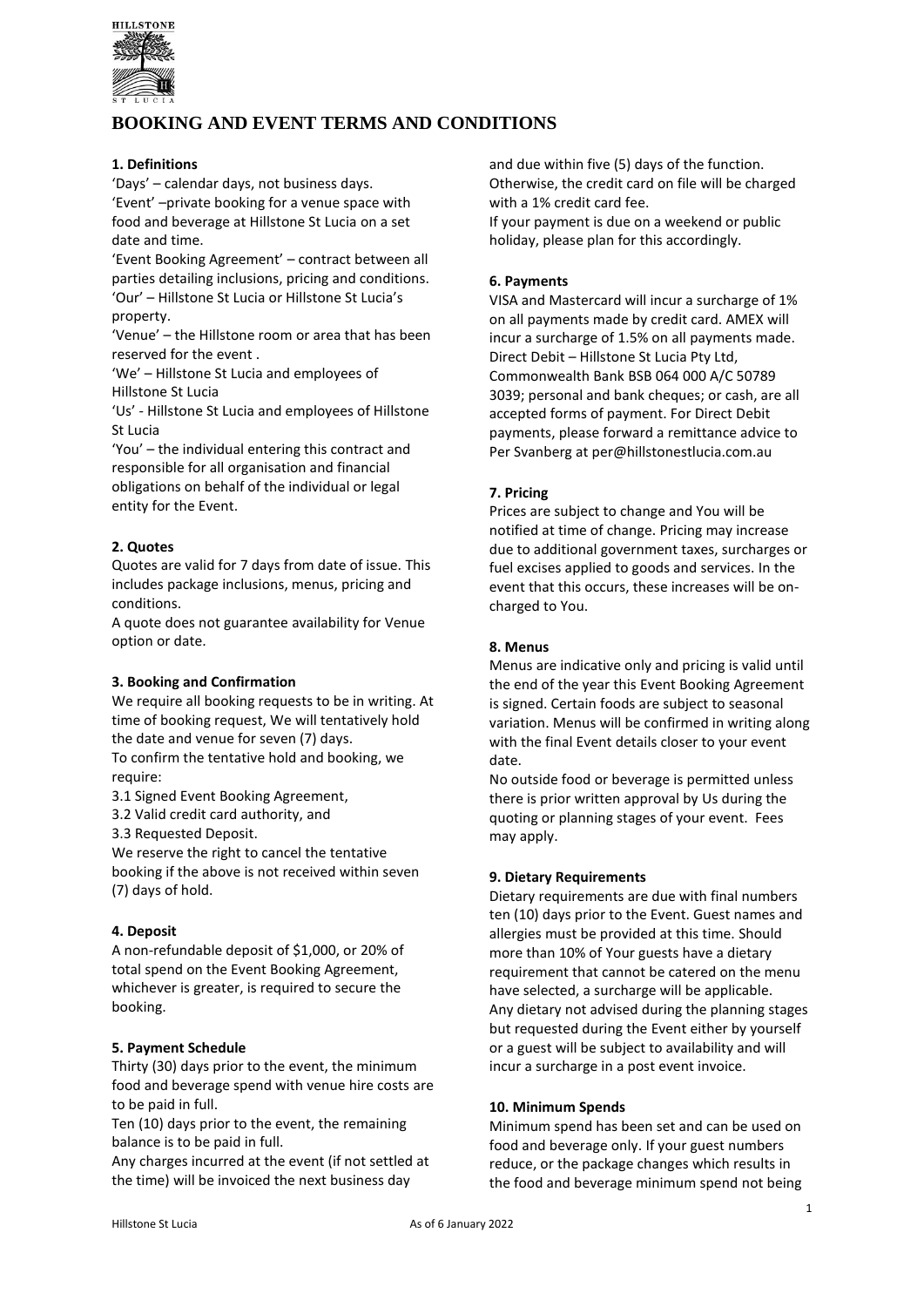met, We reserve the right to implement an increased hire fee.

### **11. Final Event Details**

Menus, beverage arrangements, entertainment, audio visual requirements, room set ups and event times are to be confirmed 14 days prior to the event. If these are not confirmed by this time, all arrangements will be at discretion of Hillstone St Lucia.

### **12. Final Numbers**

Revised attendance guest numbers for the event, are required at 30 days prior. If revised numbers reduce at this time, We reserve the right to reallocate an event to a different Venue option should expected numbers decrease below the confirmed minimum.

Final attendance guest numbers for the event are required at time of final payment, ten (10) days prior to the event.

Final numbers must be within 10% range of the revised numbers.

If guest numbers drop below 90% of Event Booking Agreement, no adjustments to the event cost will be made.

If final guest numbers are to be increased, this will be subject to Hillstone St Lucia Management's approval and any additional incurred costs as a result, are to be finalised at this time by You. Should We not receive the confirmed final numbers by ten (10) days prior to the event, we will proceed with details as per signed Event Booking Agreement.

#### **13. Cancellation**

Notice of cancellation by You must be given in writing to Us.

The deposit is non-refundable.

If the event is cancelled within 30-14 days prior to the event date, a 50% cancellation fee applies, with any additional monies to be refunded to You. If the event is cancelled within 14 days prior to the event date, 100% cancellation fee applies.

#### **14. Postponement**

Notice of postponement by You must be given in writing to Us.

If requesting a date change more than three (3) months prior to the scheduled Event, the full deposit will be transferred to the new date with a \$500 change fee applicable at time of postponement. This is subject to availability and

pricing for the new date.

If requesting a date change within three (3) months of the scheduled Event, 50% of the deposit paid will transfer to the new date in addition to a \$500 change fee applicable at time of postponement.

The new event date must be within 18 months of the original event date, otherwise the postponement is to fall under Cancellation terms. If the Event is a rebooking of a previously postponed or cancelled Event, the deposit is nonrefundable and subject to original cancellation penalties.

#### **15. Event Times**

#### 15.1 Licensing

Hillstone St Lucia is licensed until midnight. Requests to extend beyond midnight, will be subject to licensing approval and all application fees and charges will be on-charged to You whether approved or not.

15.2 Bump In/Bump Out

Unless requested and agreed to in writing, the access time to the Venue will be one (1) hour maximum prior to contracted start time and maximum one (1) hour post contracted conclusion. We reserve the right to book other events in the same event room, up to one (1) hour prior and one (1) hour after Your Event.

Requests for extension of bump in/out must be received ten (10) days prior to the event. It will be subject to availability and will be charged at an hourly rate.

15.3 Event Schedule

It is Your responsibility to ensure that Your guests attend the Event between agreed access times. We will not be held responsible if guests are not punctual in arriving or being seated, or if any guest, agent, or contractor causes interference or delays the commencement of service as per the final run sheet. If the Event begins after the specified starting time, it will still be subject to the running order and finishing time specified in the final run sheet. In the circumstances when your Event continues beyond the agreed conclusion time, additional charges will apply.

### **16. Licensing**

As part of Our Duty of Care to all patrons, we reserve the right to refuse service to intoxicated guest, those under 18 years, or those who are supplying alcohol to minors or intoxicated guests. We reserve the right to exclude or eject any guest from the Event or from the Venue without refund to the client if they are intoxicated, disorderly or a threat to others and/or property. Due to licensing laws, food and alcohol cannot be brought on to the premises unless prior written arrangements have been made.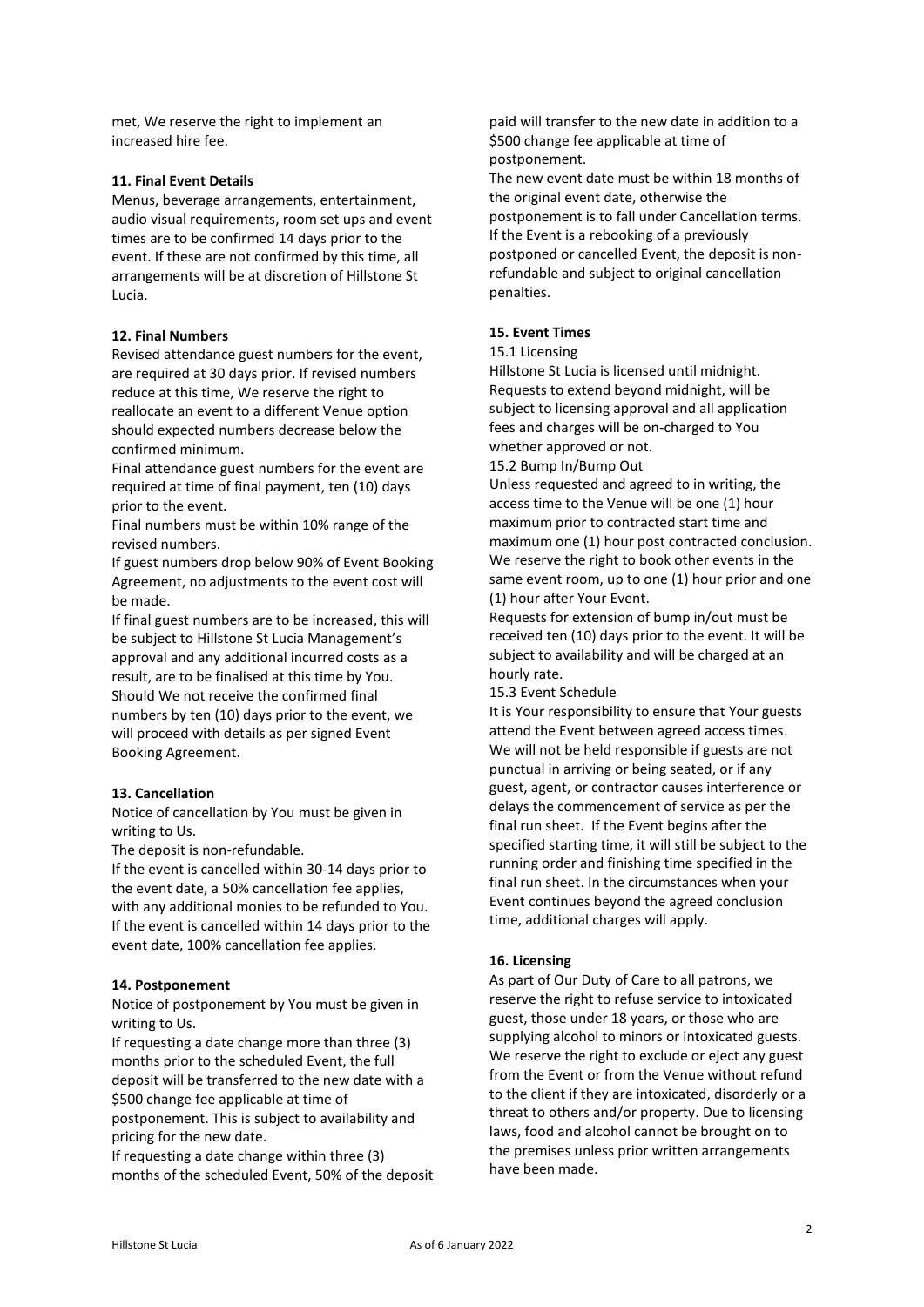### **17. Outside Contractors**

All third party suppliers and contractors must work within agreed run sheet for delivering, set up and breakdown. Third party contractors and suppliers, appointed by You or Us, must at all times abide by the Venue's regulations and instructions. All contractors and suppliers must have their own appropriate Public Liability Insurance with a minimum of \$10,000,000 and must provide a Certificate to Hillstone St Lucia.

No additional access to the Venue will be provided to third party contractors or suppliers outside of the agreed event times.

### **18. Entertainment**

All entertainment within event rooms must have sound levels under 90 decibels. Amplified music is not permitted on the terraces, verandahs or hundred acre bar.

### **19. Audio Visual**

If the audio visual support package offered by Our preferred partner is not paid for, We will not be held responsible for failure of any provided audio visual equipment by Us.

If supplying Your own audio visual equipment, You are responsible for ensuring your equipment is compatible with our systems, in sound working order and complies with applicable specifications and standards.

#### **20. Displays, Signage and Theming**

No items are to be pinned, screwed, glued or otherwise attached to the walls of any area of the Venue, unless otherwise approved by Us. We are not responsible for set up or pack down of any external displays, signage or theming. Any provided theming or furniture for an event by Us remains the property of Hillstone St Lucia and is to remain at the Venue after conclusion of the Event.

### **21. Delivery and Collection of Goods**

We will only accept delivery of goods one (1) working day prior to the function and request that all goods be removed on the completion of the function. Should the goods not be taken on completion of the function and not collected by 10am the following morning, we reserve the right to discard the goods. We will not be held responsible or liable for these goods. Deliveries are to fall between 10am-4pm Monday to Friday to ensure care is taken.

#### **22. Internet and WiFi**

Please note that Hillstone St Lucia is on a shared

network throughout the entire precinct. Internet accessibility and speed cannot be exclusively guaranteed to your event. Regarding WiFi, please advise if 30 or more of your guests require wireless access at the same time during your event, as Telstra 4G Dongles can be ordered. Special requests are subject to availability and additional costs will apply.

### **23. Loss and Damages**

You shall be responsible for any loss or damage, to the Venue, its fittings and/or equipment, or injury to any guest, staff member caused by Your negligence, or the negligence of any person engaged by You, or Your agents/contractors, during the Event. The Venue is not responsible for any loss or damage to any property or equipment left on the premises before, during, or after the Event.

### **24. Security**

We require security for evening events over 100 guests. Our preferred supplier will be used and oncharged to You for the Event.

### **25. Insurance**

It is Your responsibility to have insurance for Your items or items belonging to Your guests for the period those items are in the Venue.

#### **26. Fire, Life and Safety**

You and Your guests must comply with all requirements and directions of Hillstone St Lucia. This includes following any staff instruction for security and emergency reasons. We reserve the right to change, amend or cancel any venue set up or requests for items to be in the room if it hinders fire, life or safety.

#### **27. Smoking**

In accordance with the State Government's antitobacco laws from 1st July 2006, smoking is not permitted indoors and outdoors where food and beverages can be provided, including the terrace/verandah areas and the golf course itself. Should guests wish to smoke, they must move to the signed smoking area, which is outside of the licensed premises and where no food and beverages are served.

#### **28. Onsite Parking**

Onsite parking is available at Hillstone St Lucia. Dependent on guest numbers, car park attendants may be required at an additional charge. For Events of 500 guests or more, We require bus